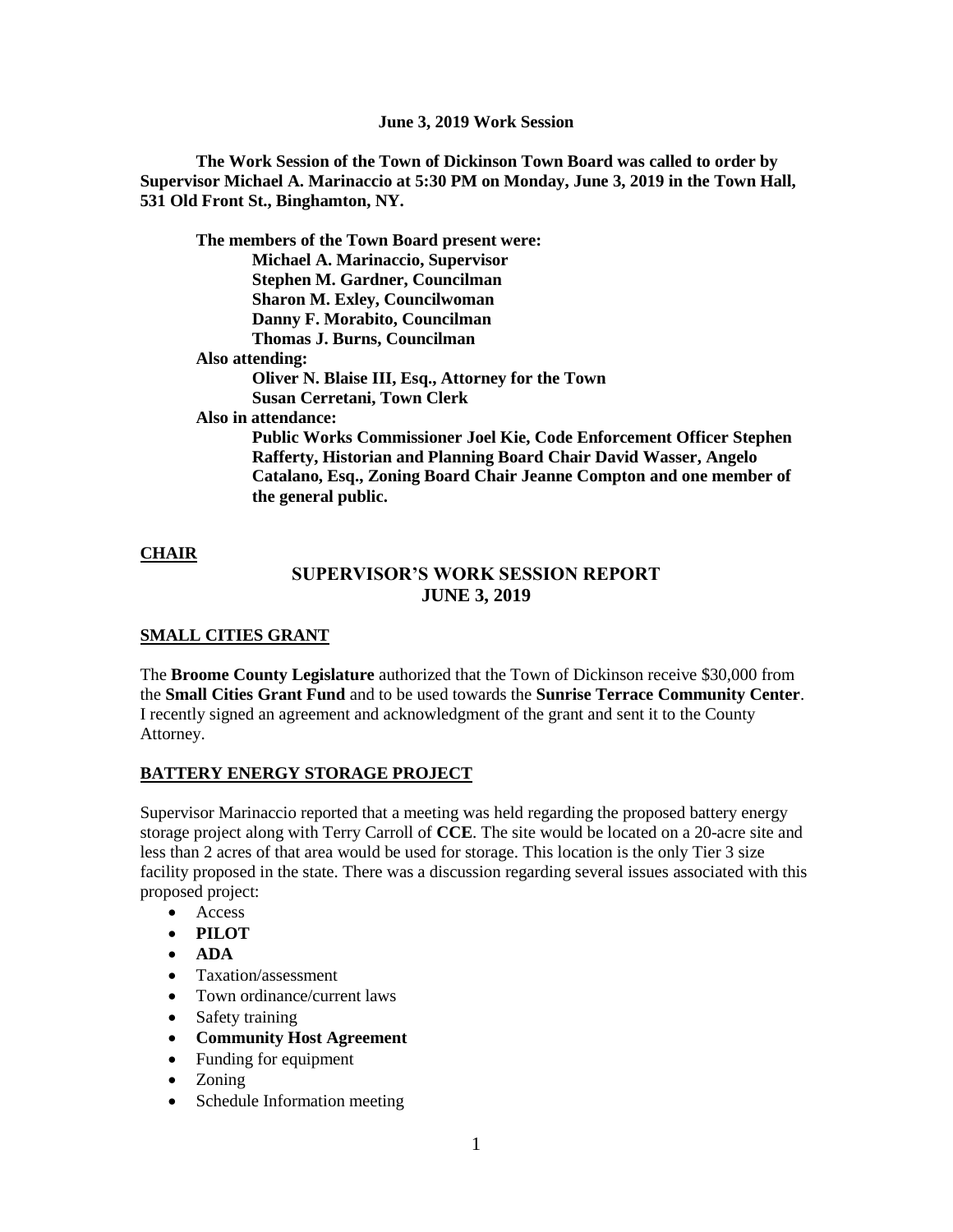## **MEGA CCA**

Our Town Clerk has been receiving many calls from residents inquiring about the recent letter mailed to them by **MEGA**. Some residents wanted to know if the letter was legitimate. Some wanted to know why they did not receive a letter. And many other questions. Most not receiving a letter was due to the resident receiving supply from a company other than **NYSEG**, customers on a day-night rate or time use rate, and customers who are accessing utility assistance programs such as **HEAP**.

#### **AUGUST MEETING DATE CHANGE**

I want to thank our board members and others to agree to reschedule our August 12 Board meeting to August 19. We will vote on this by resolution next week.

## **ATTORNEY**

## **NORTH ELY STREET SPUR DEED**

Attorney Blaise encouraged Public Works Commissioner Kie contact Mr. Armstrong to schedule a closing for the North Ely Street Spur property. The deed and transfer papers are prepared and ready to go.

### **ADOPTING NORTH ELY STREE SPUR AS A TOWN STREET**

Attorney Blaise stated that once we have the closing, we will proceed with adopting the North Ely Street Spur as a Town street.

### **BATTERY ENERGY STORAGE LAW**

Attorney Blaise stated that we need to adopt a Local Law regarding **Battery Energy Storage**. He has looked at the New York State draft model law. Attorney Blaise recommended that we put a committee together and make modifications to the draft local law as we did with in the past with the solar law. We also need to investigate a **Host Community Agreement** and discuss specialized fire equipment and highway equipment needed etc. Attorney Blaise also recommended that we think about adding an extra layer of oversight for R-1/R-2 by requiring a special permit.

Supervisor Marinaccio stated that he would like to see the members that composed the Solar Committee consider working together on this and form a committee.

### **AUGUST MEETING DATE CHANGE**

Attorney Blaise stated that we will have a resolution at next week's meeting formally changing the August Town Board meeting date from August  $12<sup>th</sup>$  to August  $19<sup>th</sup>$ .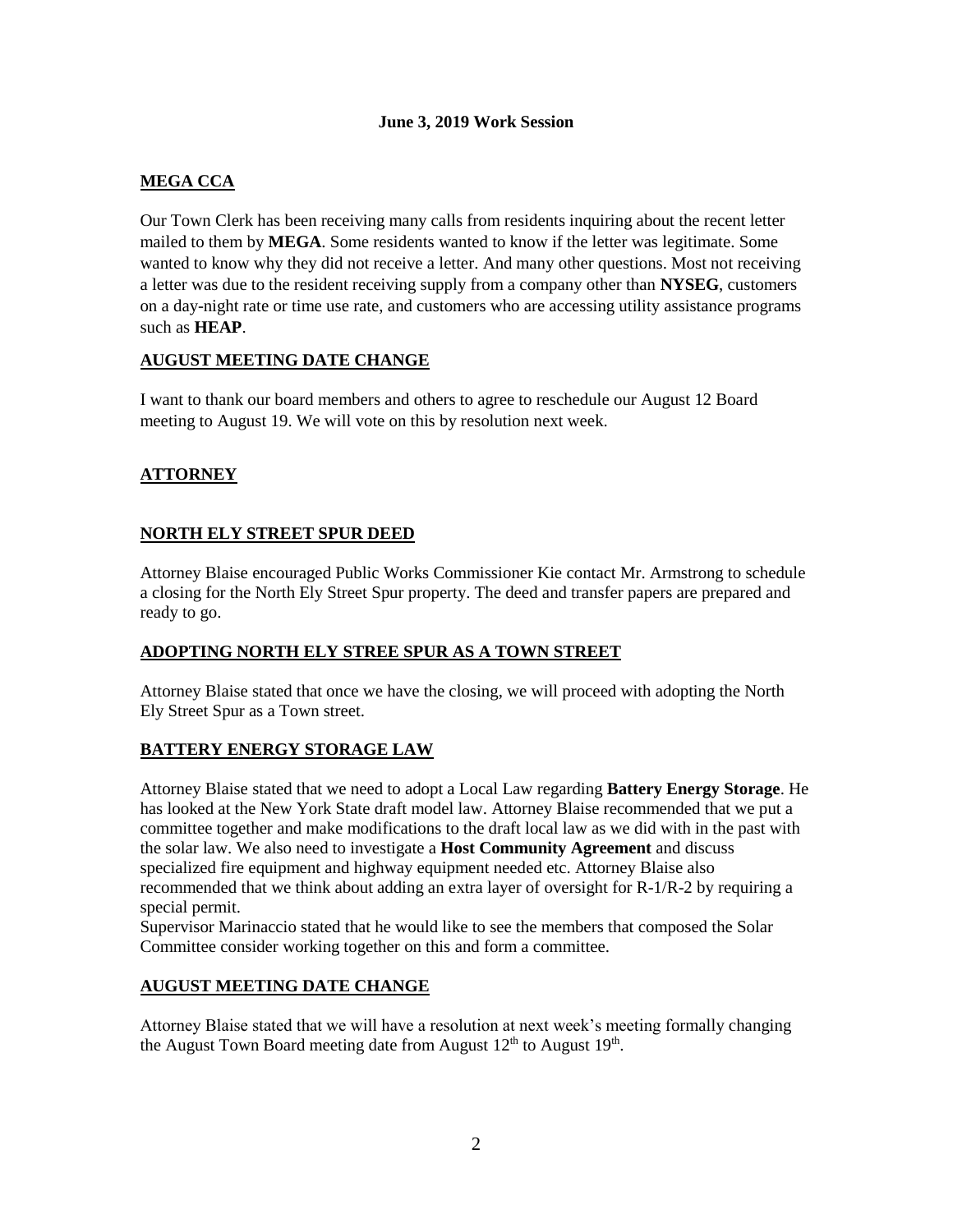## **LOCAL LAW REGARDING REPEAT OFFENDER FEES FOR GARBAGE**

Attorney Catalano stated he is looking into the possibility of drafting a Local Law to put a procedure and mechanism in place in order to enforce fees for repeat offenders for garbage/solid waste code violations. Currently, offenders are issued a citation with 30 days to rectify the problem. Many times, these repeat offenders clean up their garbage on the  $29<sup>th</sup>$  day, having no penalty or fine, and then the cycle repeats itself. Attorney Catalano noted that Johnson City charges an inspection fee for repeat offenders who have received more than one solid waste code violation notice within a 12-month period. There is an automatic fee associated with the repeat inspection - increasing with each subsequent offense. 25% penalty if not paid within 30 days assessed to Owner/Tenant.

Attorney Catalano would like to have an appeal procedure, a mini hearing, built into the law as there needs to be a mechanism for a fair hearing. Some of the issues that need to be worked out are:

- 1. Appeal would go in front of an ad hoc committee possibly composed of town board members to assess whether the notice of violation is fair.
- 2. If Administrative fee is not paid is it permissible to assess against taxes?
- 3. How to enforce?
- 4. How to collect fees?

Supervisor Marinaccio will contact Village of Johnson City Mayor Deemie to discuss how they enforce the fines and penalties.

### **CODE**

Nothing to report.

## **PUBLIC WORKS**

- Public Works Commissioner Kie reported that street paving will begin once school is out.
- Mr. Kie will have a report on the Clifton Avenue sewer issue by next week's meeting.
- Mr. Kie reported that someone has been dumping yard waste in the Phelps Street area.
- Mr. Kie reported that **Sunrise Terrace Community Center** soil testing was scheduled for last Friday but was cancelled due to personnel issues. It will be re-scheduled.
- Supervisor Marinaccio mentioned that outstanding **STA Community Center** keys are to be returned to Town Clerk Cerretani. No one is to go in and out of the building unaccompanied. Councilman Burns suggested "No Trespassing" signs should be posted.

# **ZONING**

Chairman Compton reported that a meeting is scheduled for tomorrow, June  $4<sup>th</sup>$  at 6 PM regarding a variance request for a deck extension.